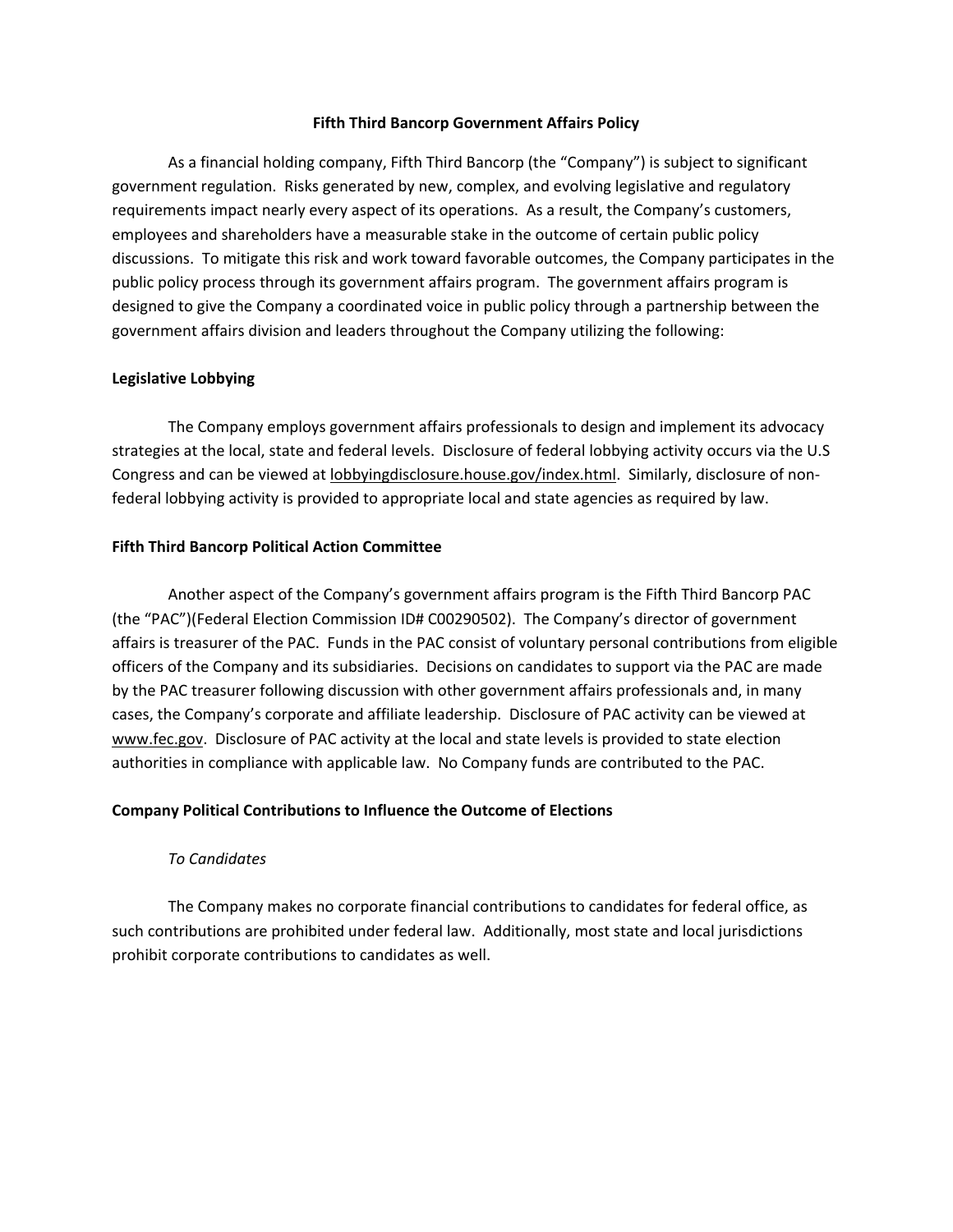# *To Ballot, Levy and Other Campaign Committees*

The Company's employees are approached from time to time by organizations seeking corporate financial support for ballot and levy issues as well as other campaign committees. This practice is especially prevalent in Ohio. The renewal of a local school district operating levy or a levy benefiting a local library are examples of such requests. The Company reviews these requests via discussion among the government affairs division and the Company's corporate and affiliate leadership to determine if the Company should support the measure by weighing the interests of the Company, the local community and the requesting entity. Where a request is deemed to merit support, and where corporate contributions for ballot measures or other campaign committees are authorized under applicable law, the Company makes a corporate contribution and discloses this contribution per applicable law. In Ohio, corporate contributions for ballot and levy issues as well as other campaign committees are subject to disclosure within thirty days of the date of the contribution, either to the Ohio Secretary of State or a local board of elections. Ohio's Secretary of State maintains a campaign finance database that may be found at:

http://www2.sos.state.oh.us/pls/cfqry/f?p=119:1:313944283657804::NO:1

# *Other Entities*

On a limited basis the Company may consider requests for corporate support of entities organized under Sections 527 and 501(c)(4) of the Internal Revenue Code. Additionally, the Company may consider support of groups such as the Republican or Democratic Governors Associations, the Democratic or Republican Attorneys General Associations, certain trade associations or other similarly situated entities. Decisions on such contributions are made following discussion between the director of government affairs and certain members of the Company's leadership, viewed through the lens of how such contributions advance the goal of mitigating public policy risk and achieving favorable outcomes for the Company.

# *Independent Expenditures*

The Company does not currently have plans to make direct independent expenditures as part of its government affairs program. Should a situation warrant the Company making a direct independent expenditure, such decision would be reviewed and approved by the director of government affairs and certain members of the Company's leadership.

# *Public Disclosure*

Beginning in calendar year 2014, a report on PAC and Company corporate contributions and other spending to influence the outcome of elections ("Political Contribution Reports") will be posted semi-annually in June and December on the Company's website at www.53.com under "About Fifth Third," in the Corporate Governance Section.